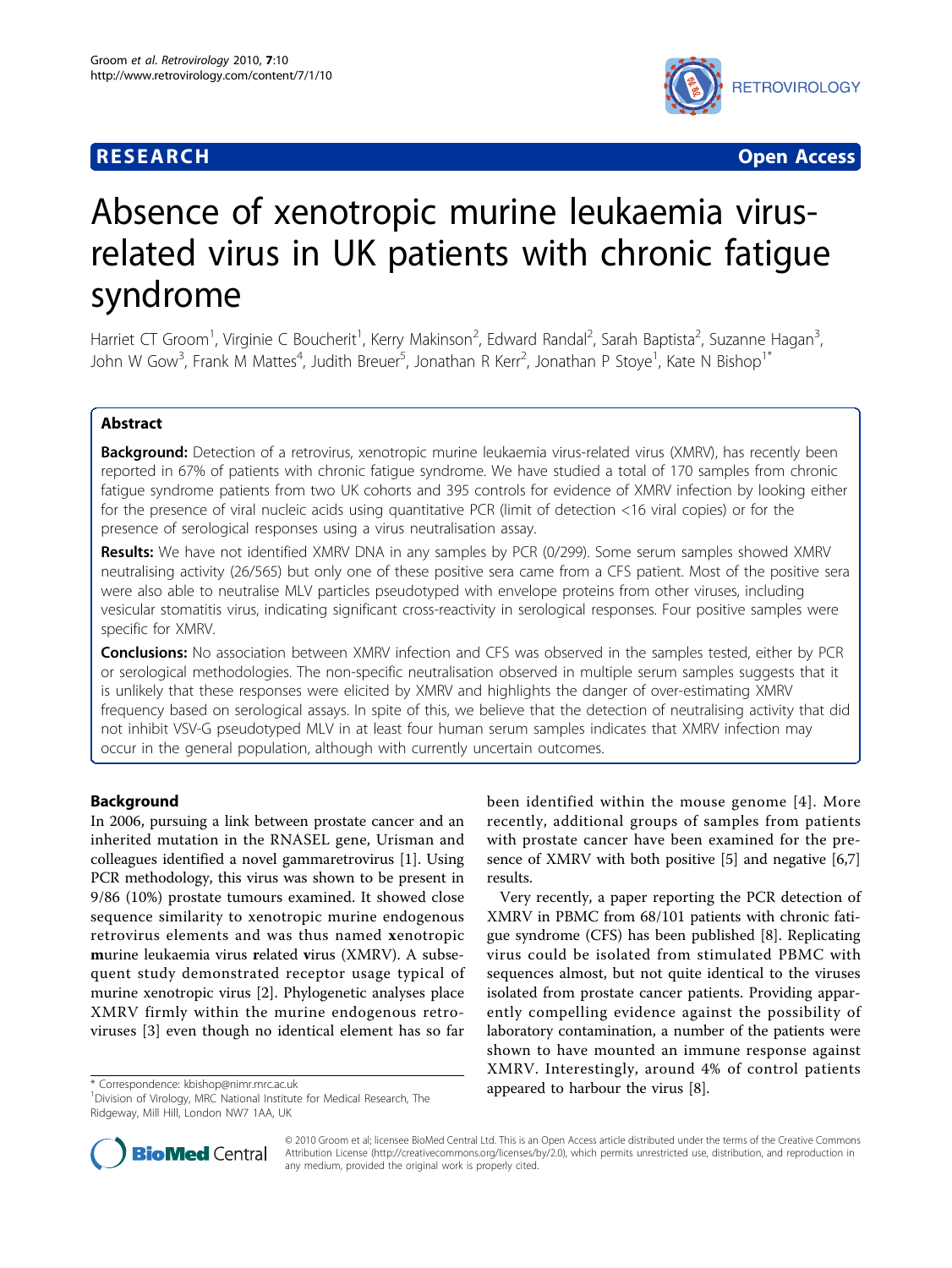<span id="page-1-0"></span>Replication of these results and the possible identification of roles for XMRV in the aetiology of prostate cancer and/or CFS would be of great medical significance. Detection of XMRV might provide potentially useful diagnostic tools and might also suggest therapeutic avenues for treatment. Further, widespread distribution of a potentially pathogenic virus would have important implications concerning its role as a co-factor in other conditions and in the safety of the blood supply. We therefore set out to investigate the distribution of XMRV in UK CFS patients, using PCR to search for the presence of XMRV DNA and neutralisation assays to detect an anti-XMRV immune response. In this study we did not find any association between XMRV infection and CFS.

# Methods

# Sample collection

Samples from the following three centres were tested; St George's University of London (SGUL), Barts and the London Hospital Trust (BLT) and Glasgow Caledonian University (GC).

The SGUL cohort comprised 142 adult CFS patients and 157 healthy blood donors. Both groups were aged between 18 and 65, and the male to female ratios were 45:97 (CFS) and 43:114 (blood donors). At the time of sampling, 2003-2008, blood was collected into three tubes (an EDTA blood tube for DNA preparation; a Paxgene tube for RNA preparation and a plain tube for serum preparation from clotted blood). CFS patients were recruited from clinics in Bristol, Dorset, London, Birmingham, Norfolk and Epsom, and all patients fulfilled diagnostic criteria of Fukuda et al. [[9\]](#page-9-0). Blood samples were taken between 1.5 and 4 years following diagnosis. Healthy normal blood donors were enrolled from the National Blood Service (NBS), in Dorset, UK. All subjects provided informed consent, and these studies were approved by Wandsworth Research Ethics Committee, St George's Hospital, Cranmer Terrace, London SW17 0RE.

The BLT cohort comprised 226 anonymised serum samples taken in 2008-2009 (57 from the antenatal clinic; 58 with haematological disorders; 55 liver patients and 56 from the renal clinic). Clotted blood was separated by centrifugation, and the serum supernatant was removed, stored at -20°C and defrosted once. Ethical approval for the use of these samples for assay development was issued by UCLH NHS trust and adopted by chairman's action at BLT.

The GC cohort comprised 28 CFS patients (20 sera and 8 plasma samples) and 12 controls (8 sera and 4 plasma samples) from the West of Scotland catchment area. CFS patients were aged between 28 and 79, with a male to female ratio of 16:12. Samples were collected between 1995 and 2003. Controls were aged between 23 and 63, with a male to female ratio of 7:5. Samples were collected between 2002 and 2004. Some controls were relatives of the patients, and some were hospital staff volunteers. All patients met the Fukuda criteria (9). Ethical permission for blood samples to be analysed for the presence of viruses was granted by Southern General Hospital NHS Trust Local Ethics Committee.

# **PCR**

Genomic (g)DNA was prepared from PBMC from SGUL patients and controls using the QIAamp DNA mini kit (Qiagen) and amplified using the RepliG Ultrafast Mini Kit (Qiagen), which provides highly uniform amplification of all sequences, with negligible sequence bias. The concentrations after amplification ranged from 108 - 586 ng/ μl. Initially, 48 CFS patient gDNA samples were screened by single-round PCR for gag and env genes, as well as GAPDH, as outlined by Lombardi et al. [\[8\]](#page-9-0) (Table 1). This PCR was performed in a 50 μl reaction volume consisting of 25 μl amplitaq gold PCR mastermix and a final DNA concentration of 2-5 ng/μl. Cycling was modified as appropriate to our mastermix; 95°C for 5 min, (95°C for 30 sec, 57°C for 30 sec, and 72°C for 60 sec) for 45 cycles, hold at 72°C for 7 min, store at 4°C. Products were visualized on 3% agarose gels by ethidium bromide staining. As we did not amplify any products using this PCR, we developed two more sensitive real-time qPCR assays which targeted 2 regions of the env gene, beginning at nt 6173 and

|  |  |  |  |  |  | Table 1 Primer sequences used in XMRV-specific PCRs |
|--|--|--|--|--|--|-----------------------------------------------------|
|--|--|--|--|--|--|-----------------------------------------------------|

| Primer         | Sequence                      | Reference                |
|----------------|-------------------------------|--------------------------|
| 419F gag       | ATCAGTTAACCTACCCGAGTCGGAC     | I ombardi<br>et al, 2009 |
| 1154R gag      | <b>GCCGCCTCTTCTTCATTGTTCT</b> | I ombardi<br>et al, 2009 |
| 5922F env      | GCTAATGCTACCTCCCTCCTGG        | I ombardi<br>et al, 2009 |
| 6273R env      | GGAGCCCACTGAGGAATCAAAACAGG    | I ombardi<br>et al, 2009 |
| hGAPDH-66F     | GAAGGTGAAGGTCGGAGTC           | I ombardi<br>et al, 2009 |
| hGAPDH-291R    | GAAGATGGTGATGGGATTTC          | Lombardi<br>et al, 2009  |
| Real-time PCR  |                               |                          |
| 6173 env F     | GGCATACTGGAAGCCATCATCATC      |                          |
| 6173 env R     | CCTGACCCTTAGGAGTGTTTCC        |                          |
| 6173 env probe | <b>ATGGGACCTAATTTCC</b>       |                          |
| 6682 env F     | GTGCTGGCTGTGTCTAGTATCG        |                          |
| 6682 env R     | GCAGAGGTATGGTTGGAGTAAGTAC     |                          |

6682 env probe ACGGCCACCCCTTCGT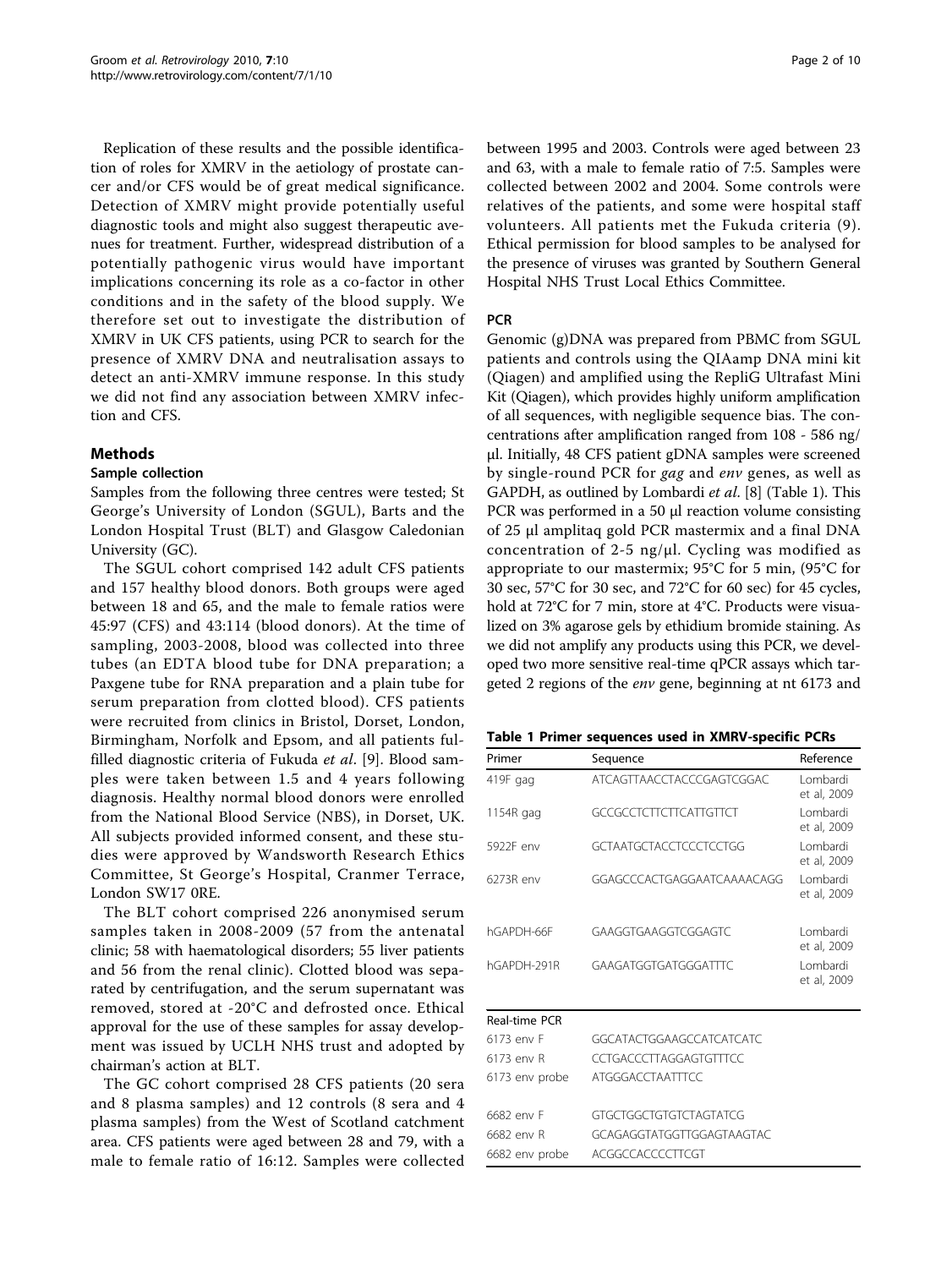<span id="page-2-0"></span>6682, respectively (Table [1\)](#page-1-0). These were used to screen samples of gDNA (prepared from PBMC) or cDNA (prepared from total RNA extracted using the Paxgene system from Preanalytix, UK) from CFS and normal blood donors. In total, 136 CFS gDNA and 140 CFS cDNA samples and 95 control gDNA and 141 control cDNA samples were analysed, such that all 142 CFS patients and 157 blood donors were screened for XMRV using these assays in either genomic DNA, cDNA or both. GAPDH was also amplified as a control using a commercial primer and probe set (Hs\_99999905\_m1 from Applied Biosystems). Real-time qPCR reactions were performed in 10 μl total volume, consisting of 5 μl PCR mastermix, 0.5 μl  $(20×)$ Taqman primers/probe mix, 4.5 μl sample (for gDNA, 1 μl gDNA (100-590 ng) and 3.5 μl DEPC-treated water (Ambion); for cDNA, 4.5 μl cDNA). Cycling times and temperatures were as follows. Initial denaturation occurred for 10 min at 95°C, followed by 40 cycles of denaturation at 95°C for 15 sec and combined primer annealing/extension at 60°C for 1 min. Data were displayed using SDS 1.3.1 software (ABI).

# Plasmids

VP62 XMRV clone was a gift of Robert Silverman [[2\]](#page-9-0). HG1 is a replication-incompetent XMRV clone constructed by site-directed mutagenesis of VP62 (the packaging signal was removed by deleting nucleotides 293-388, as numbered in GenBank EF185282; and nucleotides 7720-8108 were replaced by a BsrG1 site to remove the U3 region). Moloney-MLV Gag-Pol was expressed from KB4, a vector synthesized by cloning the *gag-pol* region from pMD-MLV GagPol [[10](#page-9-0)] into pcDNA3.1. Viral genomic RNA was expressed from an MLV-based retroviral vector encoding  $\beta$ -galactosidase (LTR-LacZ [\[10\]](#page-9-0)), and envelope proteins were encoded by constructs for either NZB xenotropic envelope, MLV(X) (a gift of Massimo Pizzato), Moloney-MLV env (MOSAF, a gift of Yasu Takeuchi), Friend-MLV env [[10\]](#page-9-0), or the G-protein from vesicular stomatitis virus (VSV-G) [\[11](#page-9-0)].

# Virus production

Replication defective XMRV virus was prepared for neutralisation assays by co-transfecting 293T cells with HG1 and LTR-LacZ. Pseudotyped MLV was prepared by co-transfecting 293T cells with KB4, LTR-LacZ and an envelope-encoding plasmid (either MLV(X), MOSAF, Friend or VSV-G). After  $\sim$ 18 hours, cells were washed, and fresh media was added for a further  $\sim$ 24 hours, before viral supernatants were harvested, filtered, and the viral titre was measured by ELISA for RT activity (Cavidi tech). Viral stocks were titrated on D17 cells, an established, easily infectable dog cell line, or NIH-3T3 cells for Friend- and Moloney- pseudotyped MLV. After 48 hours, the cells were assayed for  $\beta$ -galactosidase activity using the Galacto-Star system (Applied Biosystems). The amount of virus to be used in the neutralisation assays was determined as the volume of supernatant added to 3.5  $\times$  10<sup>3</sup> cells that resulted in  $\sim$ 4  $\times$  10<sup>4</sup> counts per second of chemiluminescence.

### Neutralisation assays

Neutralisation assays were performed as reported in [[12](#page-9-0)]. Monoclonal antibodies to MLV Env proteins (shown in Table 2) were gifts from Leonard Evans and have been previously described [\[13,14](#page-9-0)]. They were provided and used as untreated hybridoma cell supernatants that were serially diluted two-fold before adding to virus to assess neutralisation activity as for serum, detailed below. Serum samples were heat inactivated at 56°C for 30 min. 5 μl serum were then added to 95 μl media in a 96-well tissue culture plate, and samples were serially diluted two-fold, leaving 50 μl at each dilution. 50 μl virus-containing supernatant were then added to each well, and the plate was incubated at 37°C for 1 hour. Following incubation, 100 μl containing 3.5  $\times$  10<sup>3</sup> D17 cells (or NIH-3T3 cells for Friend or Moloney-MLV neutralisation) were added to each well, and the plate was incubated at 37°C. After 48 hours the cells were lysed, and  $\beta$ -galactosidase activity was measured. Infectivity corresponded to counts per second of chemiluminescence.

# Results

#### PCR screening

Lombardi et al. have recently detected XMRV DNA in 67% of CFS patients by PCR [\[8](#page-9-0)]. To confirm an association of XMRV with this disease, we performed PCR for gag, env and GAPDH on 48 (of 142) CFS patient gDNA samples from SGUL using the previously published

Table 2 Neutralisation properties of different monoclonal antibodies against XMRV and MLV pseudotyped with three different envelopes.

|                        |           |         | Neutralisation of |        |           |           |  |
|------------------------|-----------|---------|-------------------|--------|-----------|-----------|--|
| Hybridoma <sup>1</sup> | Raised in | Isotype | <b>XMRV</b>       | MLV(X) | Friend    | Moloney   |  |
| 83A25'                 | Rat       | lgG2A   | Y(88)             | Y (89) | <b>ND</b> | <b>ND</b> |  |
| $74 - 7$               | Mouse     | lgMK    | N                 | Ν      | <b>ND</b> | <b>ND</b> |  |
| 48                     | Mouse     | lgG2A   | N                 | Ν      | Y (95)    | Y(83)     |  |
| 538                    | Mouse     | lgM     | N                 | Ν      | N         | Y(63)     |  |
| 603                    | Mouse     | lgM     | N                 | Y(96)  | N         | <b>ND</b> |  |
| 609                    | Mouse     | lgM     | Y(71)             | N      | <b>ND</b> | <b>ND</b> |  |
| 610                    | Mouse     | lgM     | N                 | Y(64)  | <b>ND</b> | <b>ND</b> |  |
| 613                    | Mouse     | lgM     | N                 | Y(91)  | <b>ND</b> | <b>ND</b> |  |
| 615                    | Mouse     | lgM     | Ν                 | N      | <b>ND</b> | <b>ND</b> |  |

Y indicates neutralisation; N indicates no neutralisation; ND is not determined The number in brackets refers to the percentage neutralisation at the least diluted antibody concentration.

 $1$  See references [\[13](#page-9-0)] and [[14](#page-9-0)] for description of hybridoma cell lines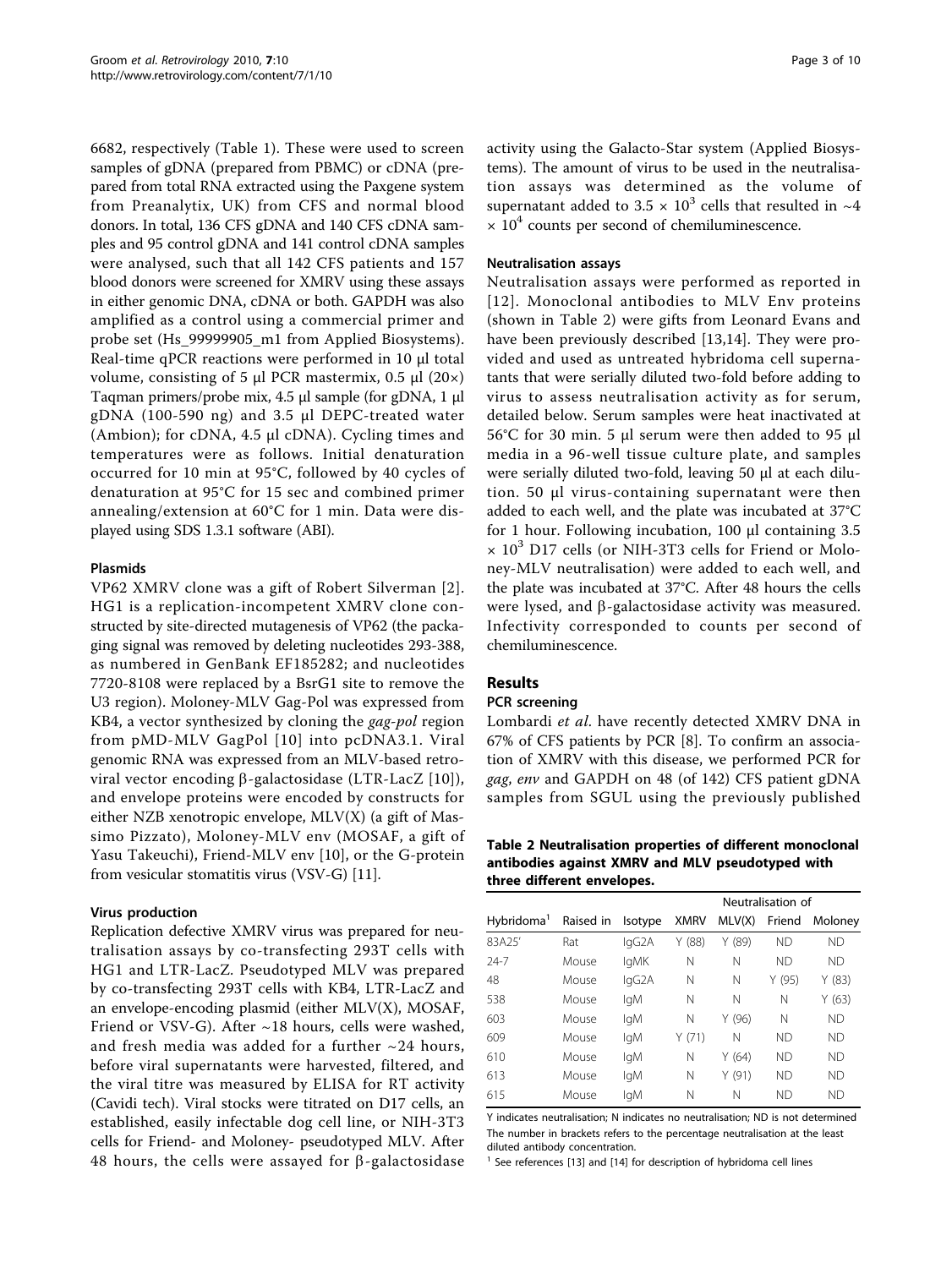<span id="page-3-0"></span>single-round PCR methodology (Table [1](#page-1-0) and [\[8](#page-9-0)]. However, although all samples were positive for GAPDH, we found no evidence of XMRV DNA in any of the samples (data not shown). In case we were missing low levels of viral DNA, we devised a more sensitive qPCR-based approach. To test the sensitivity of this method, triplicate, serial 1:10 dilutions of VP62 plasmid encoding the full length XMRV genome were added to PBMC DNA from a healthy donor and tested by Taqman PCR with either env 6173 or env 6682 primers (Table [1\)](#page-1-0). All replicates calculated to contain 16 copies of XMRV routinely yielded a product within 37 cycles whereas only one of three replicates of the next dilution scored positive (Figure 1). We concluded that our assay was capable of reliably detecting as little as 16 copies of proviral DNA and was therefore likely to be as sensitive, if not more so, than the assays previously used [\[8](#page-9-0)]. We then tested the entire SGUL panel of 142 CFS samples and 157 of the control samples (either gDNA, cDNA or both) with both env 6173 and env 6682 primers. Although positive for GAPDH, all samples were negative for XMRV. To exclude the possibility of specific sample-mediated PCR inhibition, we spiked 3 normal control cDNAs, which had previously tested negative for XMRV nucleic acid,

with XMRV VP62 DNA, to a final concentration of 2.3  $\times$  10<sup>-6</sup> ng/µl and repeated the qPCR using both env 6173 and env 6682 primer sets. We successfully amplified the VP62 in these reactions, proving that the PCR should have amplified XMRV from the patient samples if it was present.

#### Neutralisation assays

In light of the negative data obtained using PCR assays, we set out to search for evidence of XMRV infection using a second method. Viral infection can elicit a neutralising antibody response [[12\]](#page-9-0). Demonstration of such a neutralising activity can be taken as evidence for a viral infection, perhaps in cell types that were not sampled in blood. Defining neutralisation is difficult in the absence of known positive and negative sera. However, a number of neutralising monoclonal antibodies directed against the Env protein of murine retroviruses have been described [[13,14\]](#page-9-0). We therefore obtained several of these (gifts of Leonard Evans) and tested them for neutralisation of XMRV and NZB xenotropic MLV (X) as well as ecotropic Friend and Moloney MLV (Table [2\)](#page-2-0) by assaying for a reduction in virus infectivity following incubation of virus-containing supernatant



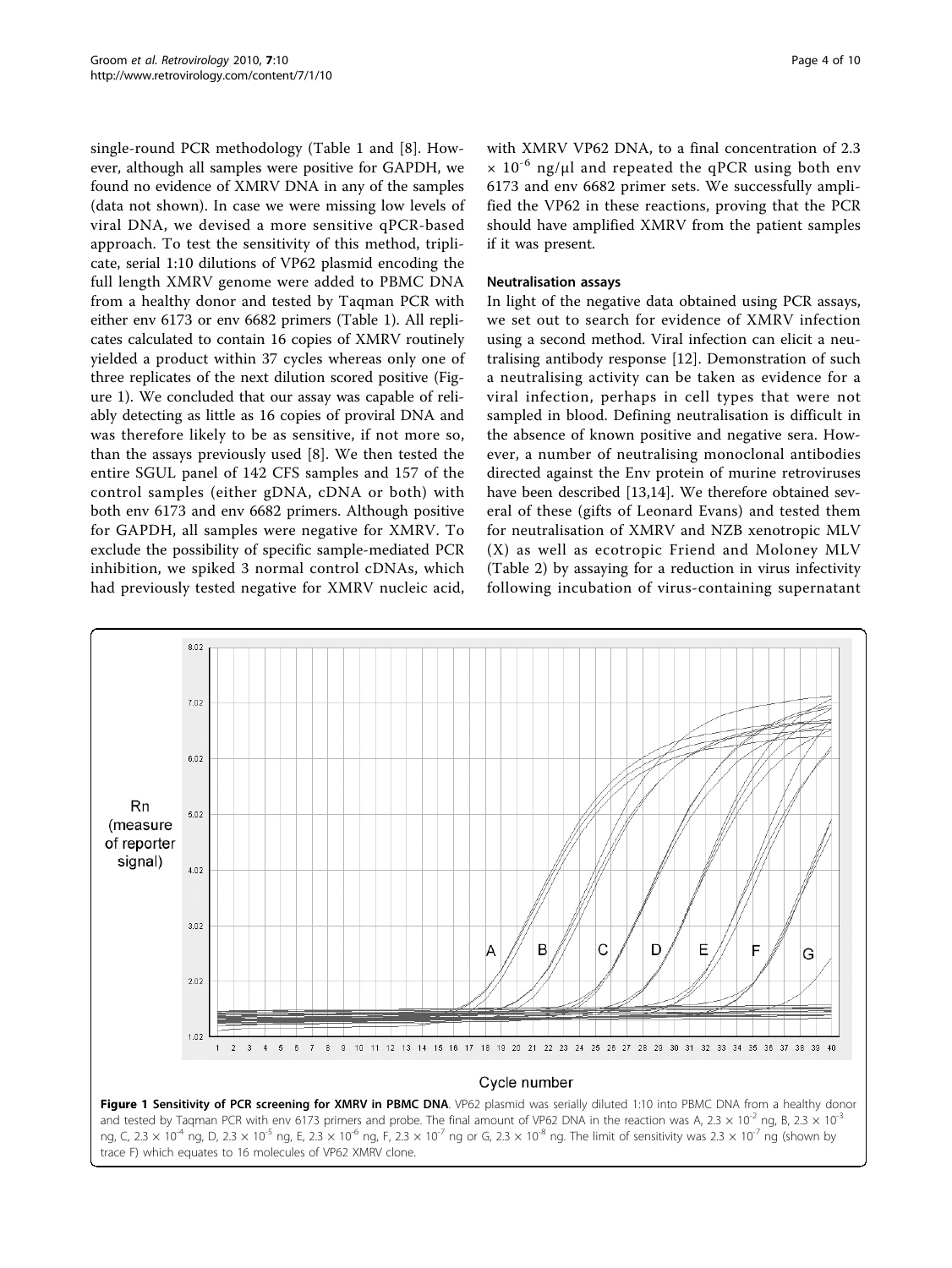<span id="page-4-0"></span>with the monoclonal antibody. As anticipated, some monoclonal antibodies were able to neutralise XMRV (83A25' and 609) whilst others had no effect on XMRV infectivity. Interestingly, we identified three monoclonal antibodies that neutralised MLV(X) but not XMRV (603, 610 and 613) and one that neutralised XMRV but not  $MLV(X)$  (609). These reagents may therefore be useful tools with which to distinguish XMRV from other xenotropic MLVs in future investigations. From these experiments we defined two negative (603 and 613) and one positive (83A25') antibody controls for further experiments. To validate the neutralisation assay and examine the possible range of responses to "normal serum", we tested neutralisation using a panel of 226 serum samples from BLT. Previous investigations have detected XMRV DNA in ~1-6% of control samples [[5](#page-9-0),[6](#page-9-0),[8\]](#page-9-0). Of our panel only a handful showed possible neutralisation activity, giving curves similar to that shown in Figure 2A, with reductions in viral infectivity similar or greater than that seen with the positive control, monoclonal 83A25'. Over 90% of the samples tested had less than a 2-fold effect on infectivity (Figure



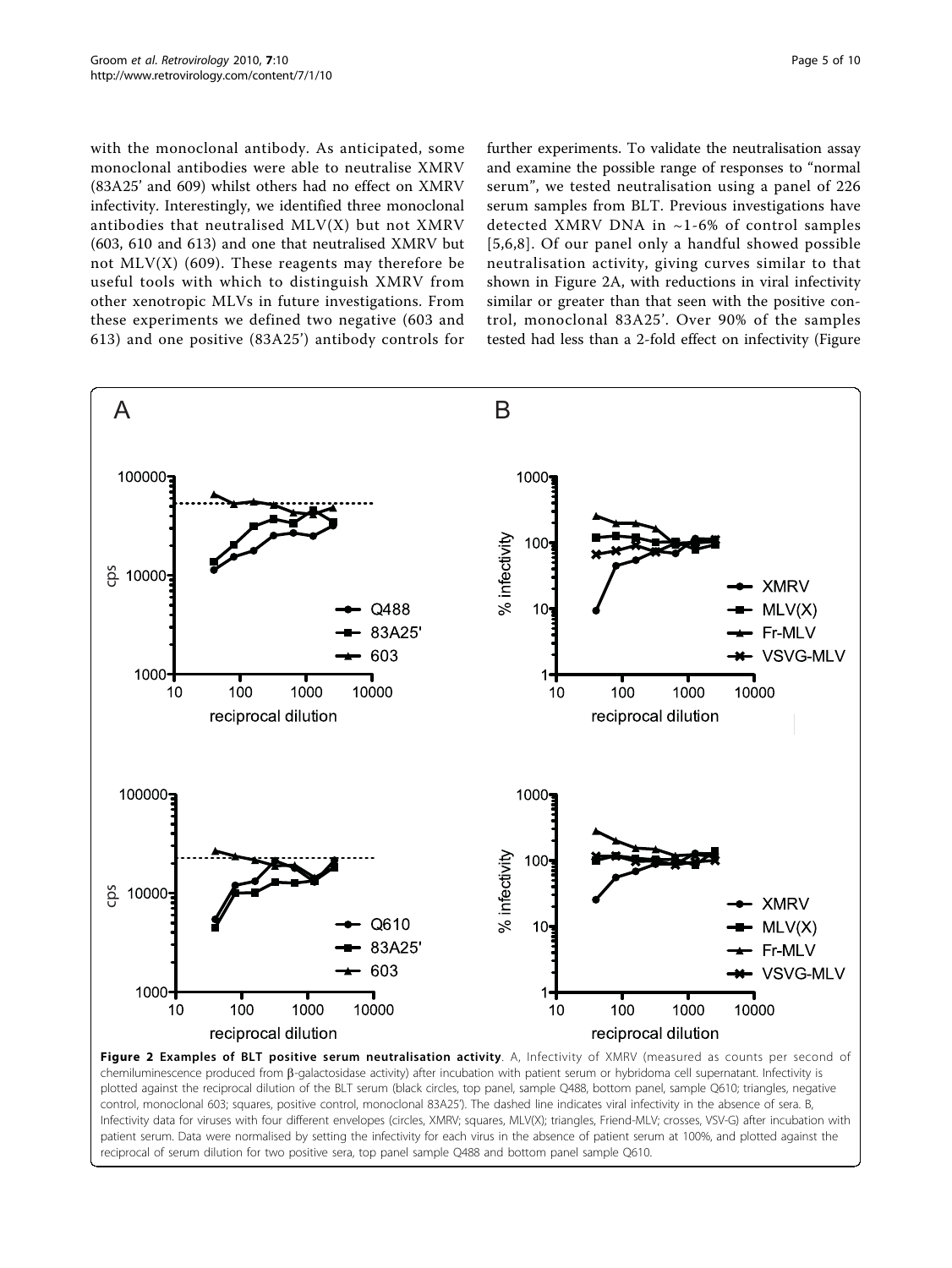<span id="page-5-0"></span>3A). From these data, we have defined a positive as a sample that reduces viral infectivity by at least 70% at a dilution of 1/40 and gives a reduction of 50% at a 1/80 dilution. According to this definition, the BLT sample set contains 3 neutralising sera, identifying 1.3% of samples as positive.

To confirm that the neutralisation activity demonstrated was specific for XMRV, we tested a subset of sera for neutralisation of XMRV alongside MLV particles pseudotyped with different envelope proteins from MLV (X), Friend-MLV or VSV. As shown in Figure [2B](#page-4-0), of these four virus preparations, only XMRV infectivity was inhibited by any of the sera tested. Even the infectivity of particles expressing the closely related MLV(X) envelope that is 94% identical to XMRV was unaffected by sera that inhibited XMRV (Figure [2B](#page-4-0), squares). Thus, it seems that the neutralising activity is specific for XMRV.

We therefore felt this assay was sensitive and specific enough to examine the neutralising ability of the SGUL cohort of blinded patient serum samples. After unblinding the samples, it emerged that of the 142 CFS patient sera tested none was positive as defined by the criteria above (Figure 3B). These results suggested that there was no link between XMRV and CFS. By contrast, the control group of 157 blood donors contained 22

positives, a frequency of 14%, considerably higher than that seen in the BLT group (Figure 3C). It was also noticeable that the neutralising activity of all but one of the SGUL positive samples was much stronger than the BLT positive samples (compare Figure [2A](#page-4-0) with Figure [4A](#page-6-0)). In fact, most of the SGUL positive sera reduced XMRV infectivity by 100 fold at both 1/40 and 1/80 dilutions. Intriguingly, many of these serum samples were collected from a single blood donation session. Some samples from this session, however, were negative. Surprisingly, PCR analyses of DNA samples corresponding to the positive sera from the SGUL controls were uniformly negative. We therefore investigated the specificity of this response by testing 21 of the positive sera for neutralisation of MLV pseudotyped with the envelope proteins from MLV(X), Friend-MLV or VSV. In every case, the serum was able to neutralise additional viruses to XMRV, including particles pseudotyped with

the non-retroviral envelope from VSV (Figure [4B](#page-6-0) and Table [3\)](#page-7-0). This implied that the strong positive neutralising activity demonstrated by the SGUL blood donor controls was not specific to XMRV, and in all likeliness was not elicited by this virus.

To test whether the SGUL cohort of CFS patients was unique, we also tested 40 samples (including some

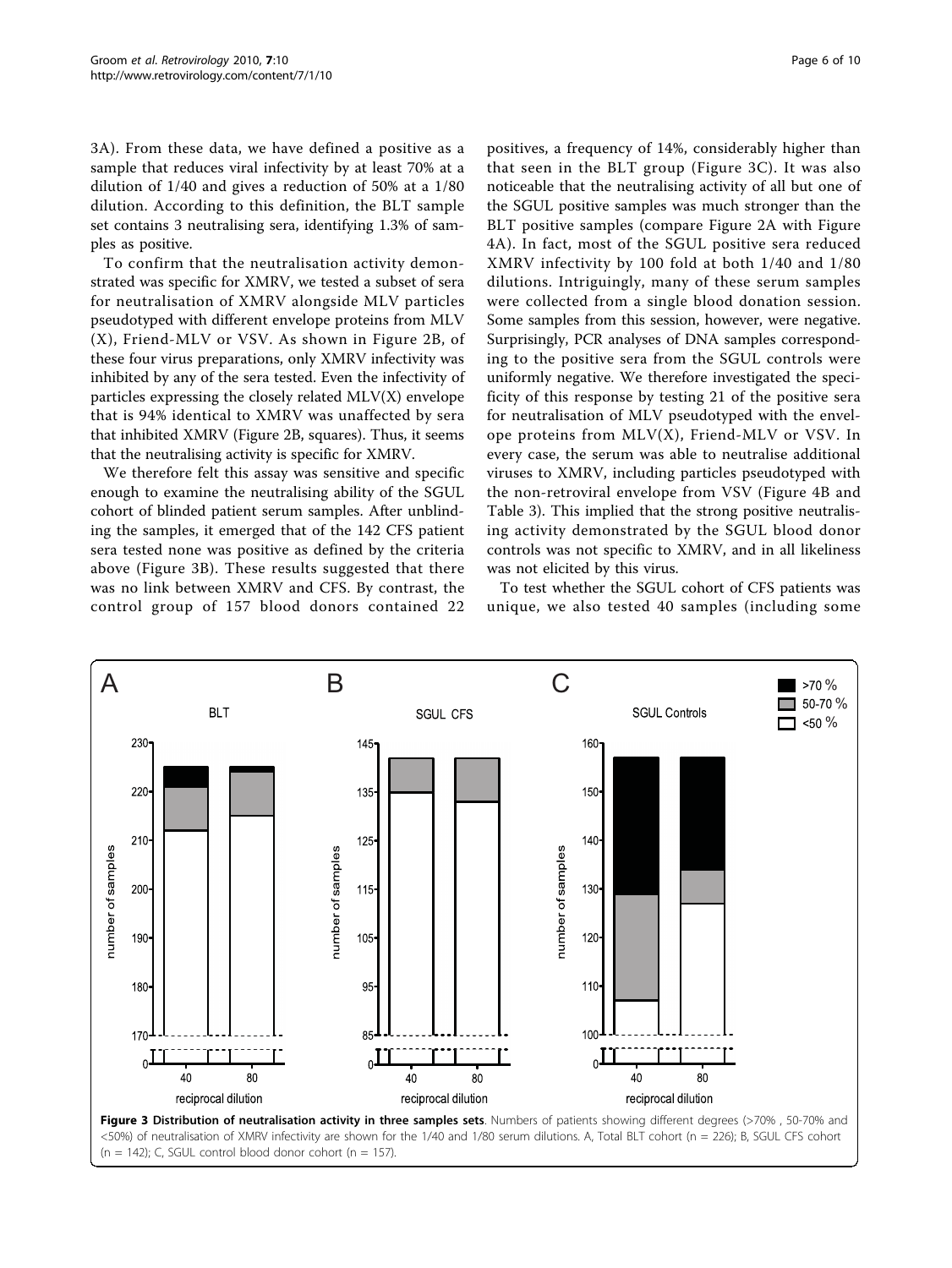<span id="page-6-0"></span>

plotted against the reciprocal dilution of the SGUL serum (black circles, top panel, sample Q321, bottom panel, sample Q323; triangles, negative control, monoclonal 613; squares, positive control, monoclonal 83A25'). The dashed line indicates viral infectivity in the absence of sera. B, Infectivity data for viruses with four different envelopes (circles, XMRV; squares, MLV(X); triangles, Friend-MLV; crosses, VSV-G) after incubation with patient serum. Data were normalised by setting the infectivity for each virus in the absence of patient serum at 100%, and plotted against the reciprocal of serum dilution for two positive sera, top panel sample Q321 and bottom panel sample Q323.

plasma samples as well as sera) from a separate CFS cohort in our neutralisation assay. This GC cohort revealed a solitary positive out of 28 CFS samples (3.6%), and no positives out of 12 control samples. The positive CFS patient serum was also able to neutralise MLV pseudotyped with either  $MLV(X)$  or Friend envelopes, although interestingly, it was not able to neutralise VSV-G pseudotyped MLV (Table [3](#page-7-0)). Neutralisation data from the different cohorts are summarized in Table [4](#page-8-0). Thus, in summary, we found no association of XMRV with either CFS cohort.

#### **Discussion**

We set out with the intention of confirming the results of Lombardi et al. [[8\]](#page-9-0) concerning the association of XMRV with CFS. In total, we tested 142 CFS samples for both the presence of XMRV DNA in PBMCs by PCR and for the presence of neutralising antibodies against XMRV in our viral neutralisation assay, and a further 28 CFS samples for neutralising antibodies only. However, in contrast to Lombardi et al., we found no evidence of XMRV DNA in any patient samples tested, and only a single neutralisation-positive patient serum. Our findings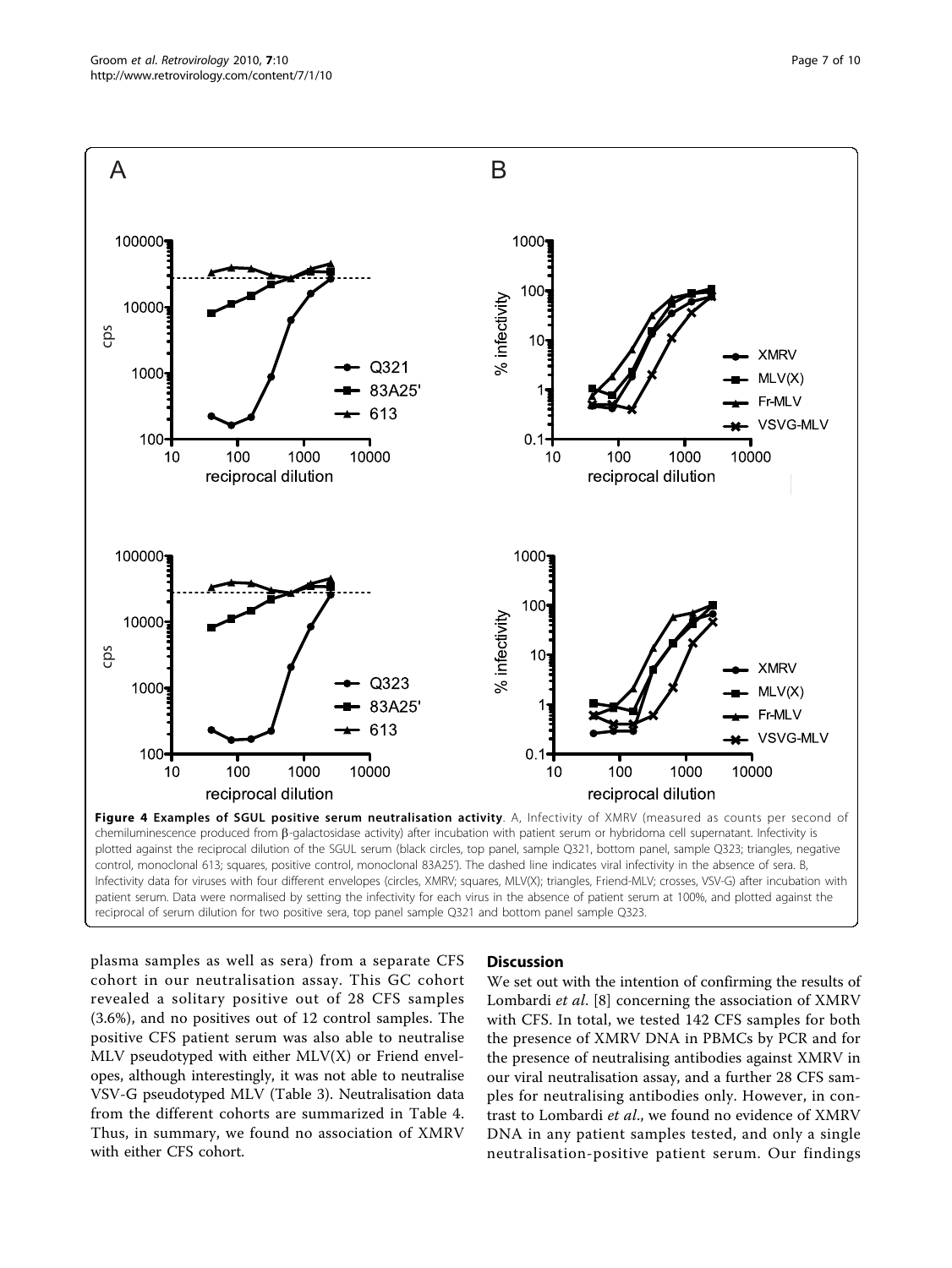| Neutralisation of                |                 |                          |                  |                          |                      |  |
|----------------------------------|-----------------|--------------------------|------------------|--------------------------|----------------------|--|
| Sample ID                        | <b>XMRV</b>     | MLV(X)                   | Friend           | <b>VSV</b>               | XMRV detected by PCR |  |
| Barts and the London             |                 |                          |                  |                          |                      |  |
| Q488                             | $\! + \!$       | $\overline{\phantom{a}}$ |                  | $\overline{a}$           | <b>ND</b>            |  |
| Q610                             | $^{+}$          |                          |                  | $\overline{\phantom{a}}$ | <b>ND</b>            |  |
| Q663                             | $\! + \!\!\!\!$ | <b>ND</b>                | <b>ND</b>        | ND                       | <b>ND</b>            |  |
| St George's University of London |                 |                          |                  |                          |                      |  |
| Q302                             | $++$            | $++$                     | $++$             | $^{++}$                  | no                   |  |
| Q304                             | $^{++}$         | $^{++}\,$                | $^{++}$          | $^{++}\,$                | no                   |  |
| Q305                             | $++$            | $^{++}$                  | $++$             | $^{++}\,$                | no                   |  |
| Q306                             | $^{++}\,$       | $^{++}\,$                | $++$             | $^{++}\,$                | no                   |  |
| Q307                             | $^{++}$         | $\boldsymbol{+}$         | $\! +$           | $\overline{\phantom{a}}$ | no                   |  |
| Q308                             | $^{++}$         | $^{++}$                  | $++$             | $^{++}$                  | no                   |  |
| Q309                             | $++$            | $^{++}$                  | $++$             | $^{++}$                  | no                   |  |
| Q310                             | $^{++}$         | $^{++}\,$                | $^{++}$          | $^{++}\,$                | no                   |  |
| Q311                             | $^{++}\,$       | $\! +$                   | $\boldsymbol{+}$ | $\boldsymbol{+}$         | no                   |  |
| Q312                             | $^{++}\,$       | $^{++}\,$                | $^{++}$          | $^{++}\,$                | no                   |  |
| Q313                             | $^{++}$         | $^{++}\,$                | $^{++}$          | $^{++}\,$                | no                   |  |
| Q314                             | $++$            | <b>ND</b>                | <b>ND</b>        | $^{++}$                  | no                   |  |
| Q315                             | $++$            | $^{++}$                  | $++$             | $^{++}$                  | no                   |  |
| Q316                             | $^{++}$         | $^{\rm ++}$              | $^{++}$          | $^{++}\,$                | no                   |  |
| Q317                             | $^{++}$         | $^{++}\,$                | $^{++}$          | $^{++}\,$                | no                   |  |
| Q319                             | $^{++}$         | <b>ND</b>                | <b>ND</b>        | $^{++}\,$                | no                   |  |
| Q320                             | $^{++}$         | $^{++}\,$                | $++$             | $^{++}\,$                | no                   |  |
| Q321                             | $^{++}$         | $^{++}\,$                | $++$             | $++$                     | no                   |  |
| Q323                             | $^{++}$         | $^{++}\,$                | $++$             | $^{++}\,$                | no                   |  |
| Q324                             | $++$            | $^{++}$                  | $++$             | $^{++}$                  | no                   |  |
| Q326                             | $++$            | <b>ND</b>                | <b>ND</b>        | <b>ND</b>                | no                   |  |
| Q372                             | $\! + \!\!\!\!$ | $\frac{1}{2}$            | $\overline{a}$   | $\! + \!\!\!\!$          | no                   |  |
| Glasgow Calendonian University   |                 |                          |                  |                          |                      |  |
| Q125                             | $^{+}$          | $^{\rm ++}$              | $++$             | $\overline{a}$           | <b>ND</b>            |  |

#### <span id="page-7-0"></span>Table 3 Neutralisation properties of different human sera against XMRV and MLV pseudotyped with three different envelopes.

+ indicates neutralising activity; ++ indicates strong neutralising activity; - indicates no neutralising activity; ND is no determined.

therefore appear inconsistent with the previous report that isolated XMRV from PBMCs of CFS patients. We are confident that, although we are unable to replicate the PCR detection of XMRV in PBMC DNA from CFS patients, our PCR assay is more sensitive than the published single round PCR method and should have possessed the necessary sensitivity to detect XMRV if it was indeed present (Figure [1\)](#page-3-0). Furthermore, we were able to detect neutralising activity in one patient and in several control serum samples (Table [4](#page-8-0) and Figure [3\)](#page-5-0), implying that our neutralisation assay also has the required sensitivity. The lack of neutralising activity in CFS samples compared to controls could reflect an inability to mount an immune response in these patients. However, in that case, the virus would be expected to replicate to higher levels in CFS patients making it easier to detect by PCR. As we could not detect any evidence of XMRV infection by our PCR assays, we think this is an unlikely

explanation. Thus, in our cohorts, we found no association of XMRV with CFS. This is in stark contrast to the result of Lombardi et al. [[8\]](#page-9-0). However, it is thought likely that the term CFS defines multiple diseases [\[15](#page-9-0)-[17\]](#page-9-0), and it remains formally possible that a fraction of these are associated with XMRV. During the submission of this manuscript another report was published by Erlwein et al. that also failed to detect XMRV in CFS patients by PCR [\[18](#page-9-0)]. The publication of these results has promoted much discussion and controversy amongst CFS researchers and patients alike, and has highlighted the need for additional investigations in this area. Following the findings reported here, it would seem a prudent next step for subsequent studies to compare samples and protocols between different laboratories around the world.

There have also been conflicting reports describing the association of XMRV with prostate cancer. Two studies from the USA [[1,5\]](#page-9-0) have found an increased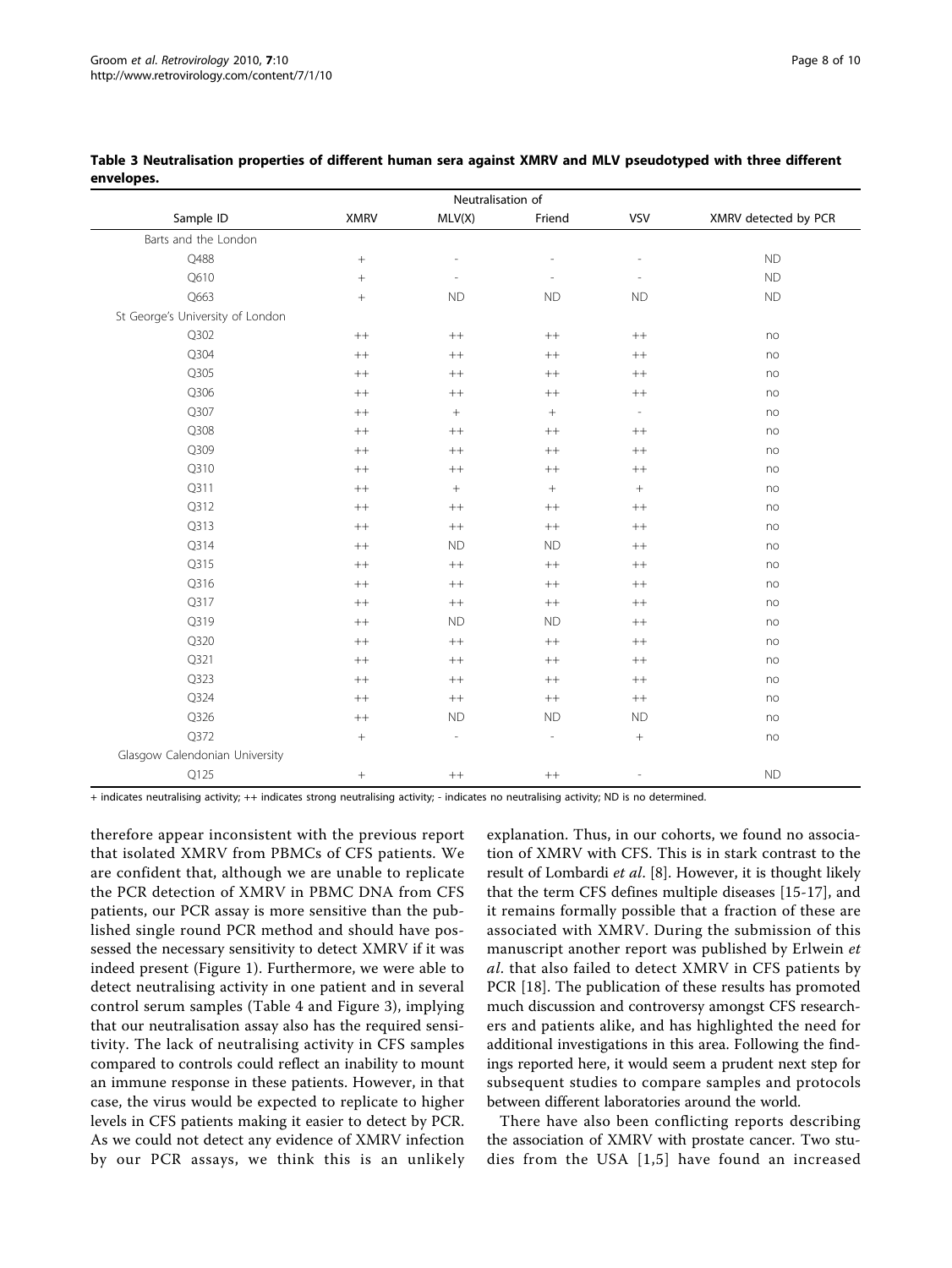<span id="page-8-0"></span>Table 4 Summary of number of positive sera with XMRV neutralisation properties

| Sample cohort                   | Positive | Total number |  |
|---------------------------------|----------|--------------|--|
| Barts and the London            |          |              |  |
| Control                         | 3        | 226          |  |
| St Georges University of London |          |              |  |
| CES                             | 0        | 142          |  |
| Control                         | 22       | 157          |  |
| Glasgow Caledonian University   |          |              |  |
| <b>CFS</b>                      |          | 28           |  |
| Control                         | 0        | 12           |  |

prevalence of the virus in prostate cancer patients, although they differed as to whether this was dependent on the RNASEL genotype of the patient. Conversely, two German studies failed to establish a link between the virus and disease [[6,7\]](#page-9-0). Nevertheless, XMRV has been detected in the control groups in multiple investigations [[5](#page-9-0),[6,8\]](#page-9-0), with the incidence varying between 1 and 6%. In our serological studies we have also identified neutralising activity against XMRV in around 4% of all the samples examined. Remarkably many (but not all) of the seropositive samples were identified in a relatively small group of blood donors within the SGUL cohort, possibly suggesting a local outbreak of infection. There is no evidence that this group are related or that they have a particularly high risk of acquiring a retroviral infection. Therefore, an outbreak of this kind seems unlikely. Moreover, all but one of the positive samples from the SGUL set we tested were also able to neutralise MLV pseudotyped with the envelope protein from VSV (Table [3](#page-7-0)). The one serum that failed to neutralise VSV-G pseudotyped MLV was, however, able to neutralise MLV particles pseudotyped with other retroviral envelopes. We therefore consider these positives from healthy blood donors to be non-specific cross reacting responses. The remaining four positive samples from the BLT and GC cohorts had much weaker neutralisation activities and did not neutralise VSV-G pseudotyped MLV, although, again, the positive serum from GC did neutralise particles expressing other retroviral envelopes (Table [3](#page-7-0)). Although we cannot rule out the possibility that the activity of these samples against XMRV is also non-specific, one possible explanation for these serological findings remains that XMRV infection has occurred in around one percent of the population. This figure is consistent with the general prevalence in control samples previously reported. Given the common oncogenic properties of gammaretroviruses [[19\]](#page-9-0) and the reported link between XMRV and prostate cancer [[1,5](#page-9-0)], such an observation might be of considerable significance, particularly for the blood transfusion services. It should, however, be noted that we have so far been

unable to reliably detect bacterially expressed XMRV Gag proteins by using these sera in immunoblotting experiments. It is therefore conceivable that these neutralising activities were not elicited by XMRV. Further investigations are required to determine the nature of these antiviral activities.

#### Conclusions

In summary, we have studied 299 DNA samples and 565 serum samples for evidence of XMRV infection. We have not identified XMRV DNA in any samples by PCR, however, some serum samples were able to neutralise XMRV infectivity in our assay. Only one of these positive sera came from a CFS patient, implying that there is no association between XMRV infection and CFS. Furthermore, most of the positive sera were also able to neutralise MLV particles pseudotyped with other envelope proteins, indicating there may be cross reactivity with other retroviruses and even other enveloped viruses. It therefore seems unlikely that these responses were elicited by XMRV. However, the detection of neutralising activity that did not neutralise VSV-G pseudotyped MLV in at least four human sera may indicate that XMRV infection does occur at in the general population, although the outcome of such infections is currently uncertain.

#### Acknowledgements

This work was supported by the UK Medical Research Council (file reference (KB) U117592729 and (JS) U117512710), The Wellcome Trust (grant ID 084955) and CFS Research Foundation, UK. We acknowledge The Cunningham Trust for funding to SH. KNB is a Wellcome Trust Career Development Fellow. We thank Leonard Evans for anti-MLV Env hybridoma supernatants and Robin Weiss and Nigel Temperton for helpful advice about neutralisation assays. We thank the following clinicians who provided patients for the present study; Dr Selwyn Richards, Dr Janice Main, Prof David J Nutt, Dr David Honeybourne, Dr Luis Nacul, Dr Amolak Bansal, Prof Peter Behan and Dr Abhijit Chaudhuri, and Mark Quinlivan for retrieving samples.

#### Author details

<sup>1</sup> Division of Virology, MRC National Institute for Medical Research, The Ridgeway, Mill Hill, London NW7 1AA, UK. <sup>2</sup>CFS Group, Division of Cellular & Molecular Medicine, St George's University of London, Cranmer Terrace, London SW17 0RE, UK.<sup>3</sup> The Centre for Forensic Investigation, Dept of Biological and Biomedical Sciences, Glasgow Caledonian University, Glasgow G4 0BA, UK. <sup>4</sup>Department of Virology, Barts and The London NHS Trust, 18 Newark St, Whitechapel, London E1 2ES, UK. <sup>5</sup>Division of Infection and Immunity, University College London, Windeyer Building, 46 Cleveland St, London W1T 4JF, UK.

#### Authors' contributions

JK, JS and KB conceived and designed the investigation. HG and VB carried out the viral neutralisation assays and analysed the data. KM, ER, SB and JK performed the PCR analyses. SH, JG, FM, JB and JK provided patient samples. JS and KB analysed the data and drafted the manuscript. All authors read and approved the final manuscript.

#### Competing interests

The authors declare that they have no competing interests.